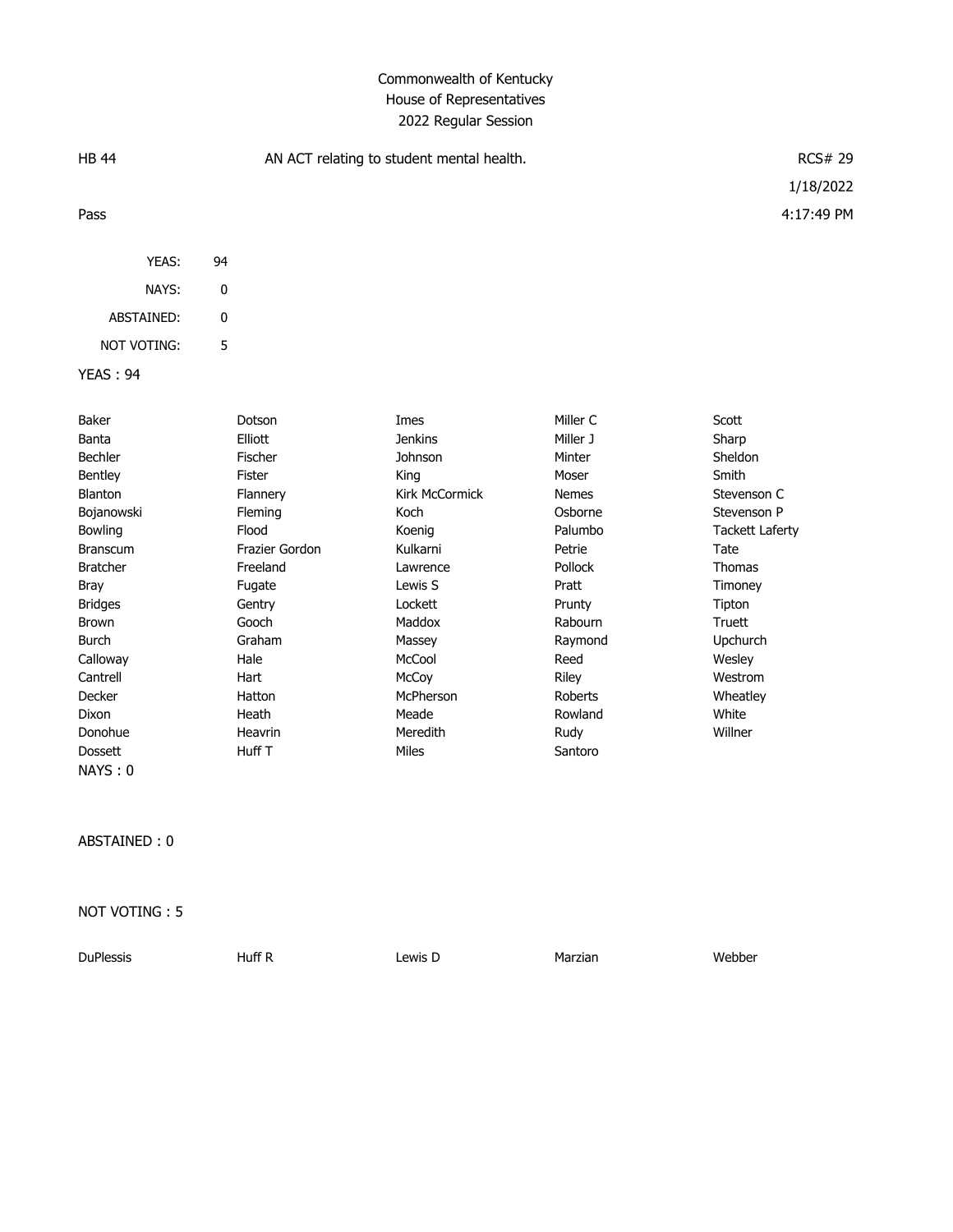# **COMMONWEALTH OF KENTUCKY SENATE 2022 Regular Session**

| <b>HB 44</b><br>PASS HB 44 w/ scs1                                                                             |                | AN ACT relating to student mental health.                                         |                                                                                             |                                                                             | RSN# 2317<br>3/30/2022<br>5:58:40 PM |
|----------------------------------------------------------------------------------------------------------------|----------------|-----------------------------------------------------------------------------------|---------------------------------------------------------------------------------------------|-----------------------------------------------------------------------------|--------------------------------------|
| YEAS:                                                                                                          | 33             |                                                                                   |                                                                                             |                                                                             |                                      |
| NAYS:                                                                                                          | 3              |                                                                                   |                                                                                             |                                                                             |                                      |
| PASSES:                                                                                                        | $\pmb{0}$      |                                                                                   |                                                                                             |                                                                             |                                      |
| NOT VOTING:                                                                                                    | $\overline{2}$ |                                                                                   |                                                                                             |                                                                             |                                      |
| <b>YEAS: 33</b>                                                                                                |                |                                                                                   |                                                                                             |                                                                             |                                      |
| Alvarado<br>Berg<br>Carpenter<br>Carroll<br>Castlen<br>Douglas<br>Girdler<br>Givens<br>Harper Angel<br>NAYS: 3 |                | Higdon<br>Hornback<br>Howell<br>McDaniel<br>McGarvey<br>Meredith<br>Mills<br>Neal | Nemes<br>Parrett<br>Raque Adams<br>Smith<br>Southworth<br><b>Stivers</b><br>Storm<br>Thomas | Turner<br>Webb<br>West<br>Westerfield<br>Wheeler<br>Wilson<br>Wise<br>Yates |                                      |
| Schickel<br>PASSES: 0                                                                                          |                | Schroder                                                                          | Thayer                                                                                      |                                                                             |                                      |

#### NOT VOTING : 2

Embry **Kerr**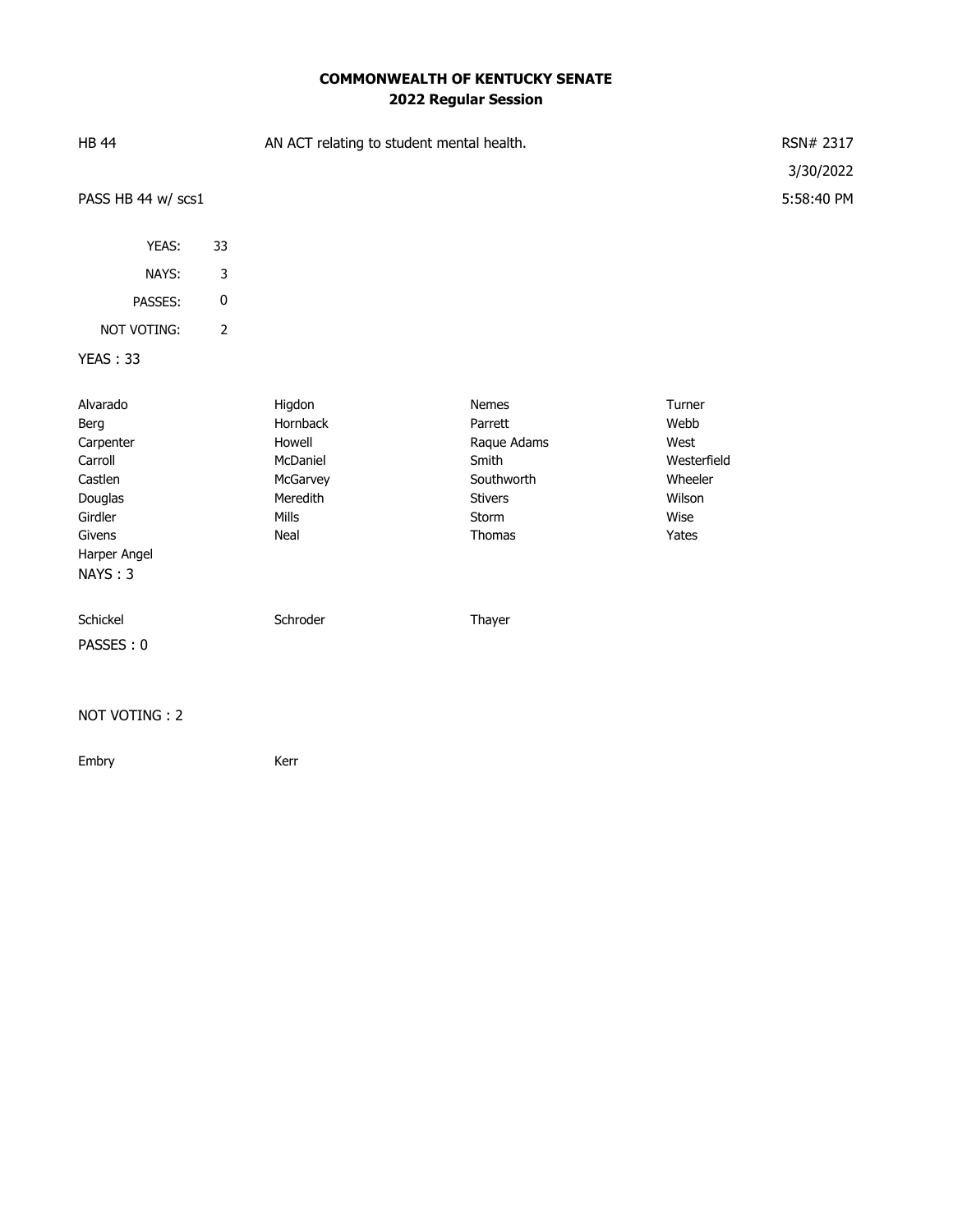# **COMMONWEALTH OF KENTUCKY SENATE 2022 Regular Session**

| <b>HB 44</b>                                                                  |             | AN ACT relating to student mental health.                            | RSN# 2374                                                                           |                                                              |            |
|-------------------------------------------------------------------------------|-------------|----------------------------------------------------------------------|-------------------------------------------------------------------------------------|--------------------------------------------------------------|------------|
|                                                                               |             |                                                                      |                                                                                     |                                                              | 4/14/2022  |
| FINAL PASSAGE HB 44 w/ fccr                                                   |             |                                                                      |                                                                                     |                                                              | 2:45:56 PM |
|                                                                               |             |                                                                      |                                                                                     |                                                              |            |
| YEAS:                                                                         | 30          |                                                                      |                                                                                     |                                                              |            |
| NAYS:                                                                         | $\mathsf 3$ |                                                                      |                                                                                     |                                                              |            |
| PASSES:                                                                       | $\pmb{0}$   |                                                                      |                                                                                     |                                                              |            |
| NOT VOTING:                                                                   | 5           |                                                                      |                                                                                     |                                                              |            |
| <b>YEAS: 30</b>                                                               |             |                                                                      |                                                                                     |                                                              |            |
| Alvarado<br>Berg<br>Carpenter<br>Douglas<br>Girdler<br>Givens<br>Harper Angel |             | Howell<br>McDaniel<br>McGarvey<br>Meredith<br>Mills<br>Neal<br>Nemes | Raque Adams<br>Schroder<br>Smith<br>Southworth<br><b>Stivers</b><br>Storm<br>Thomas | Turner<br>Webb<br>West<br>Wheeler<br>Wilson<br>Wise<br>Yates |            |
| Higdon<br>NAYS: 3                                                             |             | Parrett                                                              |                                                                                     |                                                              |            |
| Carroll                                                                       |             | Schickel                                                             | Thayer                                                                              |                                                              |            |
| PASSES: 0                                                                     |             |                                                                      |                                                                                     |                                                              |            |
|                                                                               |             |                                                                      |                                                                                     |                                                              |            |
| NOT VOTING: 5                                                                 |             |                                                                      |                                                                                     |                                                              |            |
| Castlen<br>Embry                                                              |             | Hornback                                                             | Kerr                                                                                | Westerfield                                                  |            |